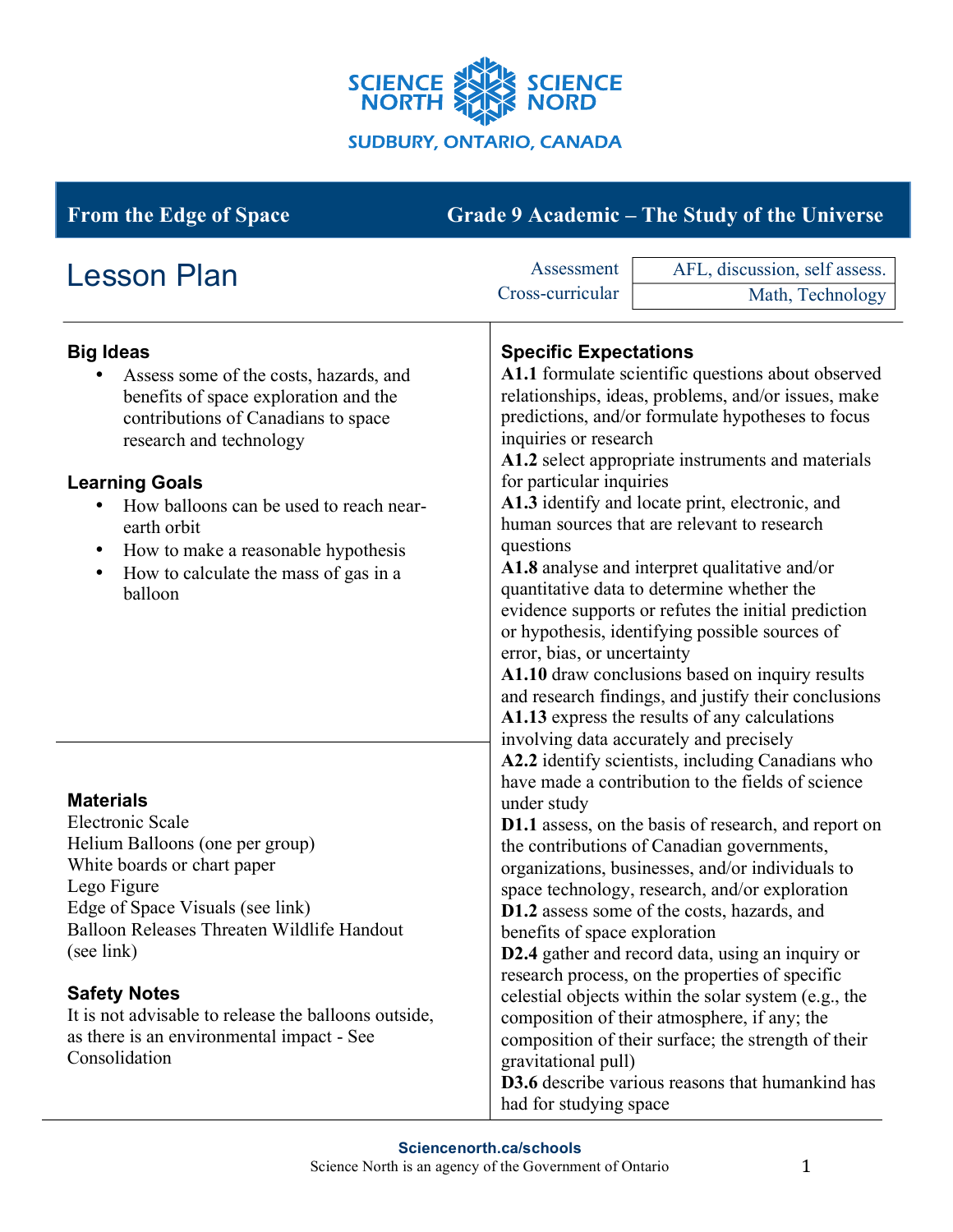## **Description**

Students will conduct an experiment to calculate how many helium balloons would be needed to send a person to the edge of space. An understanding of how to calculate the volume of a sphere (grade 9 math) will be useful.

#### **Introduction**

As a lesson hook the teacher will play the following two videos:

- Lego Man In Space (The National)
- https://www.youtube.com/watch?v=Lum1DMTdccE
	- $\circ$  6.4 km up (21 000 ft) GPS stops working
	- o 24 km up estimated peak height (3x higher that commercial airliners)
	- o Landed more than 100 km from the launch site
- Sky Dive From the Edge of Space (Channel 4 News)
- https://www.youtube.com/watch?v=erFZotpjnEM
	- o 39.0 km up (128 000ft)

## **Action**

This lesson is framed as a **3-Act Problem**. Students will:

Act 1: Engage with a question intuitively.

Act 2: Decide what they Need to Know in order to answer the question.

Act 3: Collect data and answer their question.

#### **ACT 1:**

- The teacher should pull out one helium balloon.
- Each student will be given 1 sticky note and asked to write down something that they are wondering about the balloon.
- Students will stick the note at the front of the class if they discover another note with the same question, they should cover it with their sticky note.
- The teacher will read off the list of questions on the sticky notes.
	- $\circ$  If students don't ask it, the conversation should be guided towards the (likely) inevitable question: "**How many of these balloons would it take to send a person to the edge of space?**"
- In small, pre-assigned groups, students should answer the following questions on whiteboards or chart paper.
	- o How many balloons do you think it would take? (Guess as close as you can)
	- o Give an answer that you know is too high
	- o Give an answer that you know is too low
	- o Groups will post their answers on the class board and the teacher should lead a brief discussion highlighting trends in the hypotheses.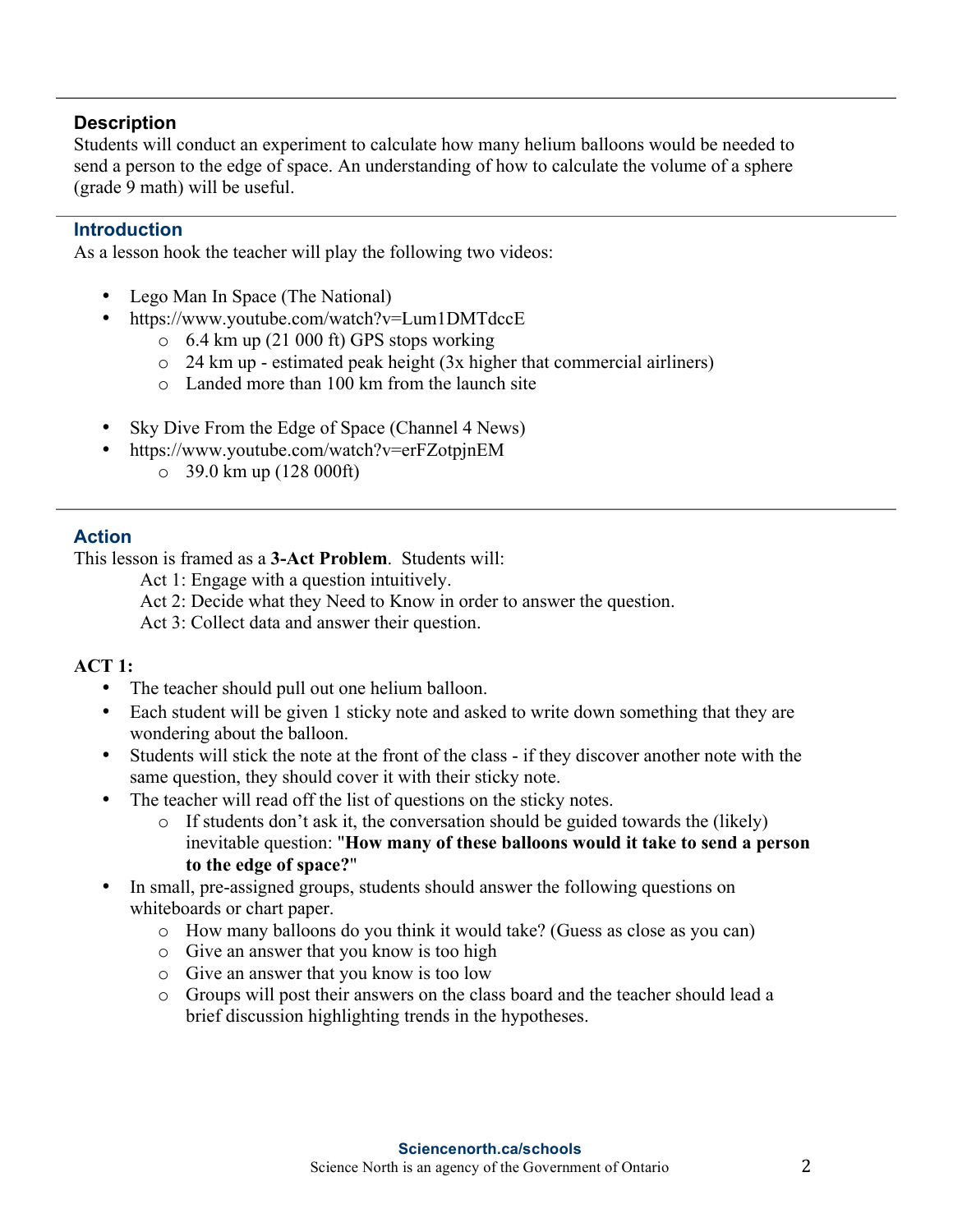# **ACT 2:**

- The teacher should post the question: "**What information do you need to know to answer the question**?"
- Students should brainstorm with their group on their chart paper or whiteboard to create a list of necessary information for solving the problem. Entries will likely include:
	- o The mass of the person being lifted
	- o The mass of things attaching the person to the balloons
	- o The lift force (amount of mass that it can keep suspended) of one balloon
	- o The mass of one balloon
	- o etc.
- Groups should take turns sharing their lists aloud and the teacher will consolidate the list on the board.
- The teacher should ask students, "**Which of these is most difficult to figure out?**" coaxing students to identify the lift force of the balloon.
	- o The teacher should indicate that the electronic scale can easily measure the mass of the balloon and other small objects and the teacher can volunteer their own mass (in kg) for lifting OR take a volunteer from the class willing to share their mass.

# **ACT 3:**

- Each group should be given a helium balloon.
- Groups will work collaboratively to calculate the expected lift of their balloon.
	- o The teacher should show students **slide 2** (see Visuals link) and discuss the following concept of buoyancy.
- Buoyancy Concept
	- o A balloon full of air feels like it weighs nothing because it is surrounded by air. Similarly, a bag of water feels heavy on land but feels like it weighs nothing when it's in a swimming pool. The lift from a helium balloon is the difference between the mass of the helium and the mass that air WOULD have in the space that the helium takes up (displaced air). In order to get lift, we need to figure out the mass of helium in the balloon and subtract it from the mass that an identically sized air balloon would take up.
- Depending on the independence of the students they may be left to work their way through the calculations OR together the class could brainstorm what students will need to know to perform this calculation (density of air, density of helium, volume of balloon).
	- o Students should be encouraged to use phones, iPads, and any other tools to get answers.
- Students may choose many varied methods to get the volume of the balloon.
	- o One such method is to assume that the balloon is spherical, measure the radius, and complete a volume calculation.
	- o If students have recently taken math they will be familiar with calculating the volume of a sphere. If not, the following Khan Academy video can be used: https://www.khanacademy.org/math/basic-geo/basic-geo-volume-surfacearea/basic-geo-volumes/v/volume-of-a-sphere
	- o Students will need to be supported and coached through this process but should work to challenge themselves and struggle with the problem.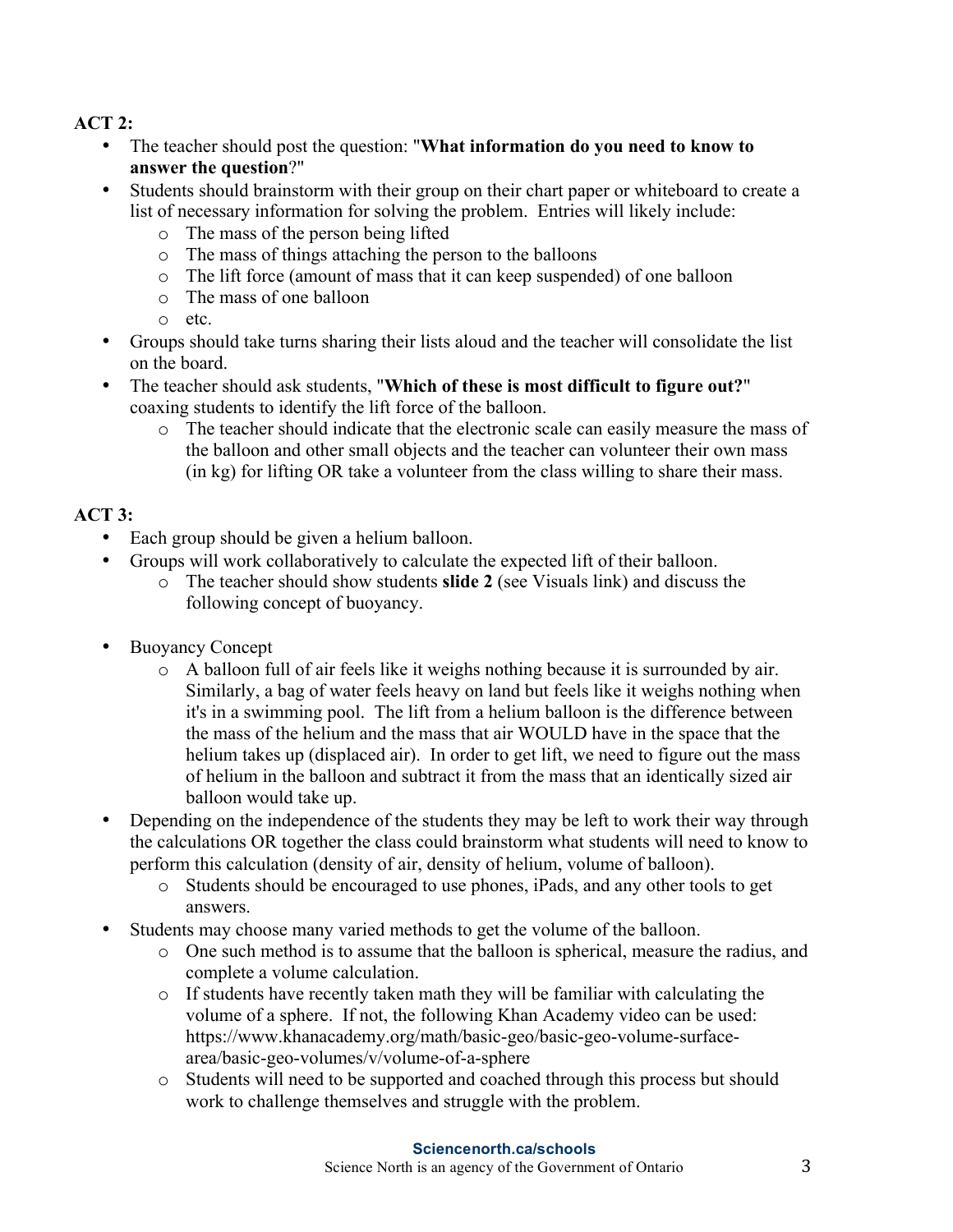#### **Student response exemplar:**



- o Note: Students may not think to subtract the mass of the balloon itself from the 'Lift' calculation.
- Students should keep a separate column to list 'sources of error' (ex. Density changes with pressure and temperature, balloon isn't spherical, etc.).
	- o Any time they suggest an issue that is beyond their control you should suggest that it goes into their 'sources of error'.
- Once students have a calculated the lift from one helium balloon they will perform a calculation to find the number of balloons needed to lift the teacher (or other chosen person).

#### TESTING CALCULATIONS:

- Students should now test their calculation.
- A suggested method is that students create a tape ball with a mass equal to the their calculated mass and affix this to the bottom of their balloon.
	- o Students should adjust the tape ball until the balloon is neutrally buoyant (neither goes up nor down).
	- o Students will compare and contrast the calculated and measured numbers and speculate why discrepancies might exist.

# CLASS TEST:

- As a class, find the mass of a Lego figure. Groups should calculate how many balloons would need to be affixed to create neutral buoyancy.
- As a class, choose a number of balloons that would make the Lego figure fly and test it out in the school gym! (NOTE: It is not advisable to release the balloons outside, as there is an environmental impact - See consolidation).